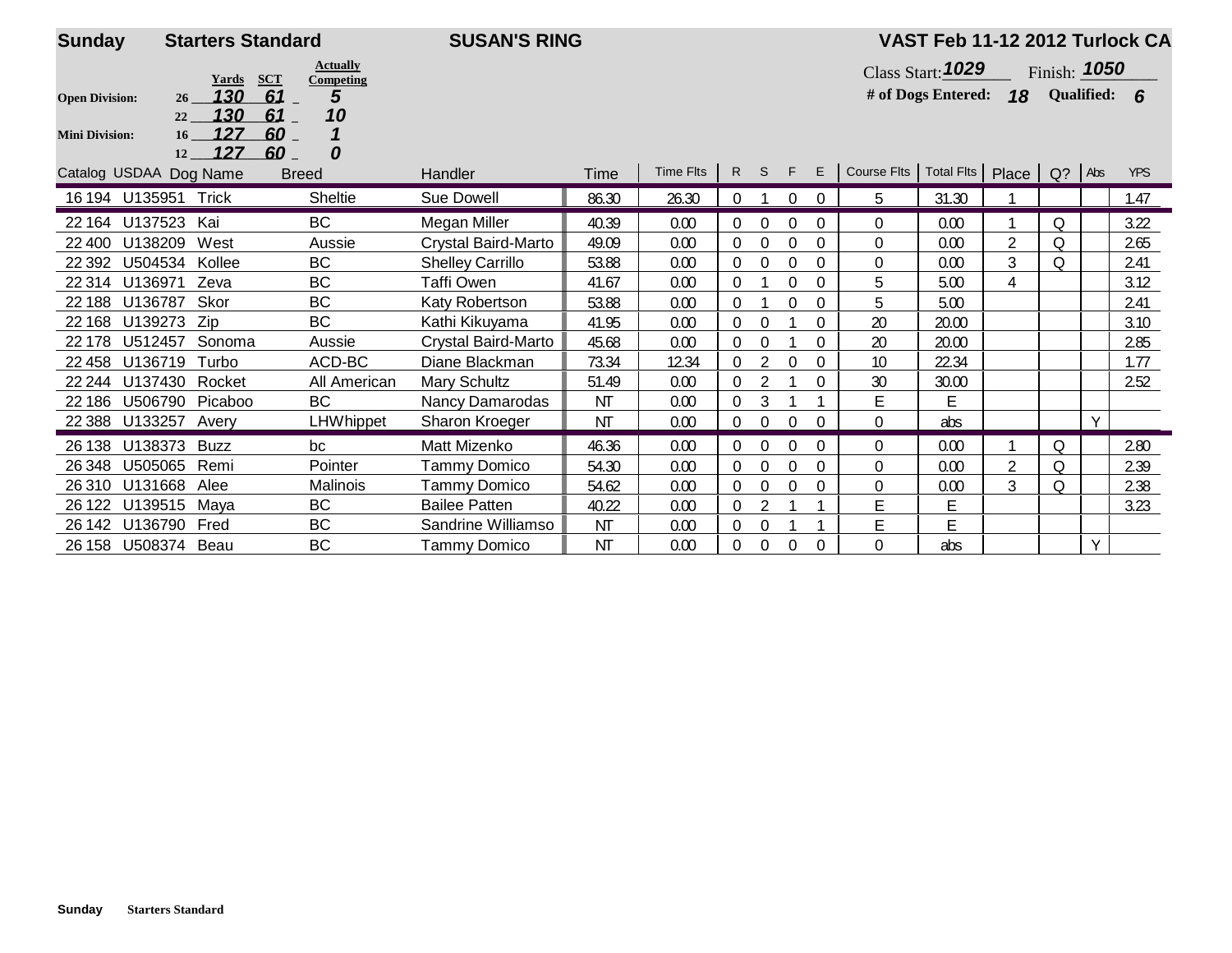| <b>Sunday</b>          | <b>Perf I Standard</b>              |                                            | <b>SUSAN'S RING</b>      |       |           |          |          |          |          |                                   | VAST Feb 11-12 2012 Turlock CA |                |              |        |            |  |
|------------------------|-------------------------------------|--------------------------------------------|--------------------------|-------|-----------|----------|----------|----------|----------|-----------------------------------|--------------------------------|----------------|--------------|--------|------------|--|
|                        | Yards                               | <b>Actually</b><br><b>SCT</b><br>Competing |                          |       |           |          |          |          |          | Class Start: 1014<br>Finish: 1028 |                                |                |              |        |            |  |
| <b>Open Division:</b>  | 130<br>22                           | 64<br>2                                    |                          |       |           |          |          |          |          |                                   | # of Dogs Entered:             | 9              | Qualified: 6 |        |            |  |
| <b>Mini Division:</b>  | 130<br>16 <sup>1</sup><br>127<br>12 | 64<br>5<br>63<br>0                         |                          |       |           |          |          |          |          |                                   |                                |                |              |        |            |  |
|                        | 127<br>8                            | 63.                                        |                          |       |           |          |          |          |          |                                   |                                |                |              |        |            |  |
| Catalog USDAA Dog Name |                                     | <b>Breed</b>                               | <b>Handler</b>           | Time  | Time Flts | R        | S F      |          | E        | Course Flts                       | Total Fits Place Q? Abs        |                |              |        | <b>YPS</b> |  |
|                        | 08 456 U136432 Weezer               | Corai                                      | Mary Van Wormer          | 59.12 | 0.00      | $\Omega$ | $\Omega$ |          | $\Omega$ | $\Omega$                          | 0.00                           |                | $\Omega$     |        | 2.15       |  |
| 08 248 U136791         | Ditto                               | Chihuahua                                  | Veronica Adrover         | ΝT    | 0.00      | 0        | $\Omega$ | $\Omega$ | $\Omega$ | $\overline{0}$                    | abs                            |                |              | $\vee$ |            |  |
| 16 350 U126208         | Missile                             | BC                                         | Rachelle Carzino         | 39.98 | 0.00      | $\Omega$ | $\Omega$ |          | $\Omega$ | $\Omega$                          | 0.00                           |                | Q            |        | 3.25       |  |
|                        | 16 306 U139405 Cyclone              | BC                                         | Rachelle Carzino         | 41.62 | 0.00      | $\Omega$ | $\Omega$ | O        | $\Omega$ | $\Omega$                          | 0.00                           | $\overline{2}$ | Q            |        | 3.12       |  |
| 16 312 U512049 Star    |                                     | BC                                         | Penni Price              | 44.38 | 0.00      | $\Omega$ | $\Omega$ |          | $\Omega$ | $\Omega$                          | 0.00                           | 3              | Q            |        | 2.93       |  |
|                        | 16 204 U139140 Cricket              | Aussie                                     | <b>Patricia Fries</b>    | 48.36 | 0.00      | $\Omega$ | $\Omega$ |          | $\Omega$ | $\overline{0}$                    | 0.00                           | 4              | 0            |        | 2.69       |  |
|                        | 16 342 U131135 Monique              | <b>Texas Heeler</b>                        | <b>Francine Richards</b> | ΝT    | 0.00      | $\theta$ |          |          |          | E.                                | E                              |                |              |        |            |  |
| U512464<br>22 3 22     | <b>Nuke</b>                         | Golden Retr                                | Jane Yuster              | 54.52 | 0.00      | $\Omega$ | $\Omega$ |          | $\Omega$ | $\Omega$                          | 0.00                           |                | Q            |        | 2.38       |  |
| 22 318 U512419         | Dutch                               | Malinois                                   | Elizabeth Ramsey         | 50.07 | 0.00      |          |          |          | $\Omega$ | 25                                | 25.00                          |                |              |        | 2.60       |  |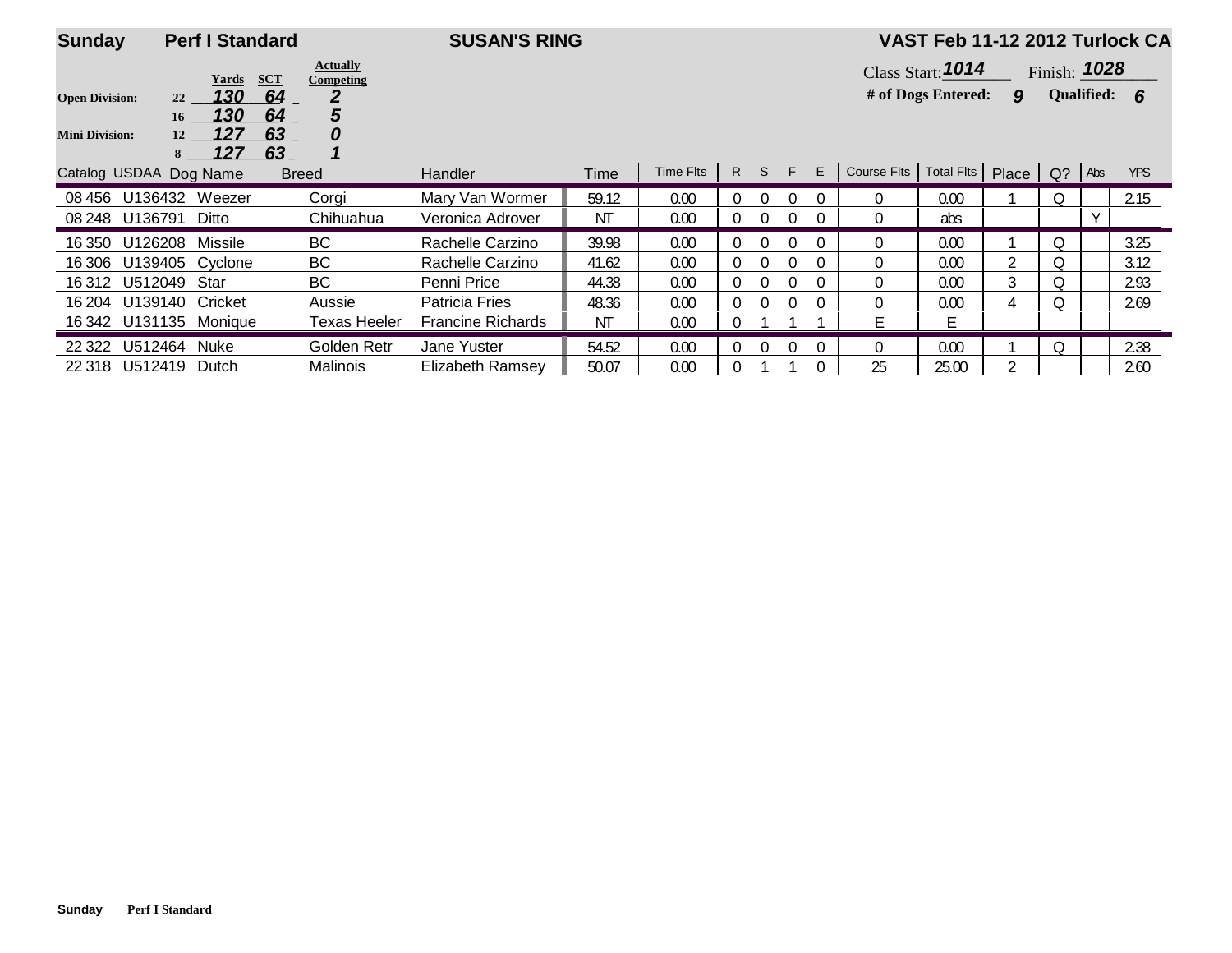| <b>Sunday</b>         |                         | <b>Starters Gamblers</b> |                       |                                      | <b>SUSAN'S RING</b>          |           |                  |              |                |             |                     |                  |       | VAST Feb 11-12 2012 Turlock CA       |    |  |
|-----------------------|-------------------------|--------------------------|-----------------------|--------------------------------------|------------------------------|-----------|------------------|--------------|----------------|-------------|---------------------|------------------|-------|--------------------------------------|----|--|
|                       |                         | <b>Point System</b>      | Joker<br><b>Value</b> | <b>Time Allowed</b><br>Open<br>Joker | <b>Actually</b><br>Competing |           |                  |              |                |             | Class Start: $1203$ |                  |       | Finish: $1212$                       |    |  |
| <b>Open Division:</b> | 26 <sup>2</sup>         | <u> 1235 </u>            | 20                    | 30<br>15                             | 3                            |           |                  |              |                |             |                     |                  |       | # of Dogs Entered: $14$ Qualified: 6 |    |  |
| <b>Mini Division:</b> | 22<br>$16-16$           | 1235<br>1235             | 20<br>20              | 30<br>15<br>30<br>16                 | 8<br>0                       |           |                  |              |                |             |                     |                  |       |                                      |    |  |
| Catalog               | 12                      | 1235<br>USDAA Dog Name   | 20<br><b>Breed</b>    | 30<br>17<br>Handler                  | 0                            | Time      | <b>Time Flts</b> | Opening Path | E.             | Got<br>Gam? | Opning              | Points<br>Clsing | Total | Place                                | Q? |  |
|                       | 12 128 U135683 Breeze   |                          | Chi-terrier           |                                      | <b>Barbara McElhiney</b>     | <b>NT</b> | 0.00             |              | $\overline{0}$ |             | 0                   | $\overline{0}$   | abs   |                                      |    |  |
| 22 400                | U138209                 | West                     | Aussie                |                                      | Crystal Baird-Marto          | 41.63     | 0.00             | 23131525     | $\Omega$       |             | 22                  | 20               | 42    |                                      | 0  |  |
| 22 178                | U512457                 | Sonoma                   | Aussie                |                                      | Crystal Baird-Marto          | 42.95     | 0.00             | 2313130225   | 0              |             | 22                  | 20               | 42    | $\overline{2}$                       | Q  |  |
|                       | 22 164 U137523 Kai      |                          | <b>BC</b>             | Megan Miller                         |                              | 44.53     | 0.00             | 23133135     | 0              |             | 21                  | 20               | 41    | 3                                    | Q  |  |
|                       | 22 314 U136971          | Zeva                     | BC                    | Taffi Owen                           |                              | 44.14     | 0.00             | 232331       | 0              |             | 14                  | 20               | 34    | 4                                    | Q  |  |
| 22 2 68               | U137750 Cadence         |                          | Aussie                | Erika Maurer                         |                              | 45.29     | 0.29             | 2313511125   | 0              |             | 24                  | $\overline{0}$   | 24    |                                      |    |  |
|                       | 22 458 U136719 Turbo    |                          | ACD-BC                | Diane Blackman                       |                              | 47.62     | 2.62             | 2122050223   | $\Omega$       |             | 19                  | $\overline{0}$   | 19    |                                      |    |  |
| 22 3 30               | U139004 Ruthie          |                          | BC                    | <b>Robert Greene</b>                 |                              | 62.04     | 17.04            | 11231313     | 0              |             | 15                  | $\overline{0}$   | 15    |                                      |    |  |
|                       | 22 244 U137430 Rocket   |                          |                       | All America Mary Schultz             |                              | <b>NT</b> | 0.00             | 231          | 0              |             | 6                   | 0                | 6     |                                      |    |  |
|                       | 22 388 U133257          | Avery                    |                       | LHWhippet Sharon Kroeger             |                              | <b>NT</b> | 0.00             |              | 0              |             | 0                   | $\boldsymbol{0}$ | abs   |                                      |    |  |
|                       | 22 266 U134718 Skyelark |                          | Beardie               | Jack Buhite                          |                              | ΝT        | 0.00             |              | 0              |             |                     | $\overline{0}$   | abs   |                                      |    |  |
|                       | 26 138 U138373 Buzz     |                          | bc                    | Matt Mizenko                         |                              | 38.16     | 0.00             | 21225253131  | $\Omega$       |             | 27                  | 20               | 47    |                                      | 0  |  |
| 26 122                | U139515 Maya            |                          | BC                    | <b>Bailee Patten</b>                 |                              | 39.09     | 0.00             | 1125123101   | 0              |             | 17                  | 20               | 37    | $\overline{2}$                       | Q  |  |
|                       | 26 142 U136790 Fred     |                          | BC                    |                                      | Sandrine Williamso           | <b>NT</b> | 0.00             | 5122021      | 0              |             | 13                  | $\mathbf 0$      | 13    | 3                                    |    |  |

| <b>Sunday</b>         |                        | <b>Perf I Gamblers</b> |                                      |                              | <b>SUSAN'S RING</b>                 |           |           |              |    |      |                    |          |       | VAST Feb 11-12 2012 Turlock CA |          |  |
|-----------------------|------------------------|------------------------|--------------------------------------|------------------------------|-------------------------------------|-----------|-----------|--------------|----|------|--------------------|----------|-------|--------------------------------|----------|--|
|                       |                        | <b>Point System</b>    | Joker<br><b>Open</b><br><b>Value</b> | <b>Time Allowed</b><br>Joker | <b>Actually</b><br><b>Competing</b> |           |           |              |    |      | Class Start: 1213  |          |       | Finish: $1226$                 |          |  |
| <b>Open Division:</b> | 22                     | 1235                   | 20<br>30                             | 16                           |                                     |           |           |              |    |      | # of Dogs Entered: |          | 8     | Qualified: 6                   |          |  |
| <b>Mini Division:</b> | 16<br>12               | 1235<br>1235           | 30<br>20<br>30<br>20                 | 16<br>17                     | $\overline{2}$                      |           |           |              |    |      |                    |          |       |                                |          |  |
|                       | 8                      | 1235                   | 30<br>20                             | 18                           |                                     |           |           |              |    | Got  |                    | Points   |       |                                |          |  |
| Catalog               | <b>USDAA</b>           | Dog Name               | <b>Breed</b>                         | Handler                      |                                     | Time      | Time Flts | Opening Path | E. | Gam? | Opning             | Clsing   | Total | Place                          | $Q$ ?    |  |
| 08 456                | U136432                | Weezer                 | Corai                                | Mary Van Wormer              |                                     | 40.89     | 0.00      | 11221531     |    |      | 16                 | 20       | 36    |                                | $\Omega$ |  |
|                       | 08 248 U136791         | Ditto                  | Chihuahua                            | Veronica Adrover             |                                     | ΝT        | 0.00      |              |    |      |                    | 0        | abs   |                                |          |  |
|                       | 12 418 U135619 Bertie  |                        | <b>Sheltie</b>                       | <b>Cynthia Roberts</b>       |                                     | 41.61     | 0.00      | 21231122     |    |      | 14                 | 20       | 34    |                                | Q        |  |
| 16 306                | U139405 Cyclone        |                        | BC                                   | Rachelle Carzino             |                                     | 39.35     | 0.00      | 11225512311  |    |      | 24                 | 20       | 44    |                                | Q        |  |
|                       | 16 204 U139140 Cricket |                        | Aussie                               | Patricia Fries               |                                     | 37.76     | 0.00      | 222511223    |    |      | 20                 | 20       | 40    | $\overline{2}$                 | Q        |  |
|                       | 16 324 U505016 Bessie  |                        | BC                                   |                              | <b>Barbara McElhiney</b>            | <b>NT</b> | 0.00      |              |    |      | $\Omega$           | $\Omega$ | abs   |                                |          |  |
| 22 3 22               | U512464                | Nuke                   | Golden Ret Jane Yuster               |                              |                                     | 39.04     | 0.00      | 12525211     |    |      | 19                 | 20       | 39    |                                | Q        |  |
|                       | 22 318 U512419         | Dutch                  | Malinois                             | Elizabeth Ramsev             |                                     | 41.48     | 0.00      | 23131131     |    |      | 15                 | 20       | 35    | $\mathfrak{p}$                 | $\circ$  |  |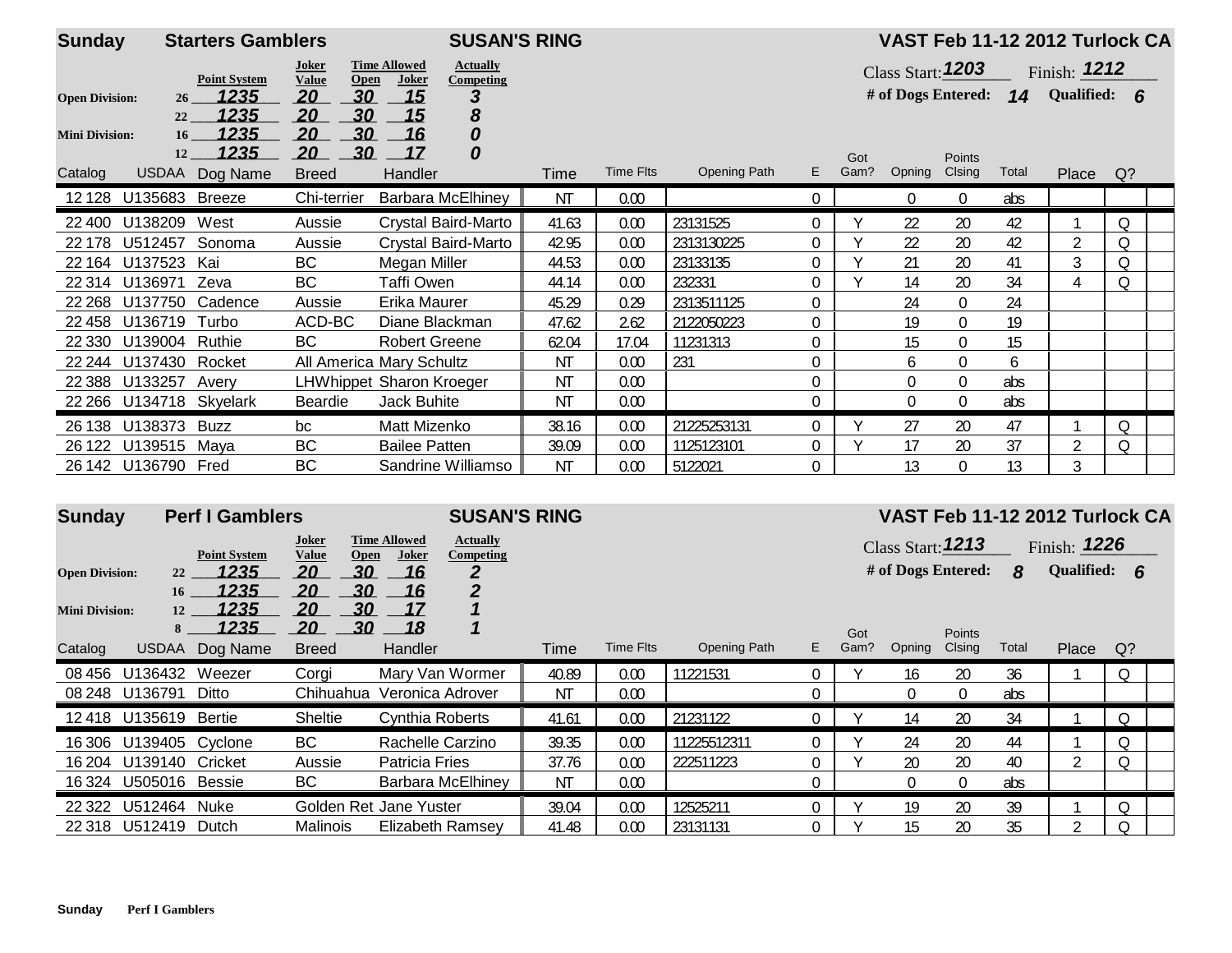| <b>Sunday</b>         |                       | <b>Starters Snooker</b> |                              | <b>SUSAN'S RING</b>      |           |                     |                |              |             |                    |                  |                | VAST Feb 11-12 2012 Turlock CA |  |
|-----------------------|-----------------------|-------------------------|------------------------------|--------------------------|-----------|---------------------|----------------|--------------|-------------|--------------------|------------------|----------------|--------------------------------|--|
|                       |                       | <b>SCT</b>              | <b>Actually</b><br>Competing |                          |           |                     |                |              |             | Class Start: $139$ |                  |                | Finish: <b>153</b>             |  |
| <b>Open Division:</b> | 26                    | 50.00                   |                              |                          |           |                     |                |              |             | # of Dogs Entered: |                  | 14             | Qualified: 8                   |  |
|                       | 22                    | 50.00                   | 8                            |                          |           |                     |                |              |             |                    |                  |                |                                |  |
| <b>Mini Division:</b> | 16                    | 51.00                   |                              |                          |           |                     |                |              |             |                    |                  |                |                                |  |
|                       | 12                    | 52.00                   | 0                            |                          |           |                     |                | Clsing       |             | Points             |                  |                |                                |  |
| Catalog               | <b>USDAA</b>          | Dog Name                | <b>Breed</b>                 | Handler                  | Time      | <b>Opening Path</b> | E              | max          | Opning      | Clsing             | Total            |                | Place Q? SQ?                   |  |
| 16 194                | U135951               | Trick                   | Sheltie                      | Sue Dowell               | 41.10     | 171717              | $\overline{0}$ | 5            | 24          | 14                 | 38               |                | Q                              |  |
| 22 168                | U139273               | Zip                     | <b>BC</b>                    | Kathi Kikuyama           | 42.59     | 151717              | $\Omega$       |              | 22          | 27                 | 49               |                | Q                              |  |
| 22 188                | U136787               | Skor                    | <b>BC</b>                    | Katy Robertson           | 40.32     | 151616              | $\mathbf 0$    |              | 20          | 27                 | 47               | $\overline{2}$ | Q                              |  |
| 22 178                | U512457               | Sonoma                  | Aussie                       | Crystal Baird-Marto      | 29.35     | 161415              | $\overline{0}$ |              | 18          | 27                 | 45               | 3              | Q                              |  |
| 22 244                | U137430 Rocket        |                         |                              | All America Mary Schultz | 30.47     | 161415              | $\overline{0}$ |              | 18          | 27                 | 45               | 4              | Q                              |  |
| 22 400                | U138209               | West                    | Aussie                       | Crystal Baird-Marto      | 29.39     | 161415              | $\mathbf 0$    | 6            | 18          | 20                 | 38               |                | Q                              |  |
| 22 4 16               | U137532               | Einstein                | <b>BC</b>                    | Penni Price              | 22.16     | 161415              | $\mathbf{0}$   | $\Omega$     | 18          | $\overline{0}$     | 18               |                |                                |  |
| 22 3 14               | U136971               | Zeva                    | <b>BC</b>                    | Taffi Owen               | 16.57     | 141                 | $\mathbf 0$    | $\Omega$     | 6           | $\overline{0}$     | 6                |                |                                |  |
|                       | 22 330 U139004 Ruthie |                         | <b>BC</b>                    | <b>Robert Greene</b>     | ΝT        | $\mathbf 0$         | 0              | $\mathbf{0}$ | $\mathbf 0$ | $\overline{0}$     | $\boldsymbol{0}$ |                |                                |  |
| 26 348                | U505065               | Remi                    | Pointer                      | Tammy Domico             | 33.70     | 171717              | $\mathbf{0}$   |              | 24          | 27                 | 51               |                | Q                              |  |
| 26 138                | U138373               | <b>Buzz</b>             | bc                           | Matt Mizenko             | 33.70     | 141717              | 0              |              | 21          | 27                 | 48               | 2              | Q                              |  |
| 26 310                | U131668               | Alee                    | Malinois                     | Tammy Domico             | 41.82     | 171716              | 0              | 3            | 23          | 5                  | 28               | 3              |                                |  |
|                       | 26 122 U139515 Maya   |                         | <b>BC</b>                    | <b>Bailee Patten</b>     | 21.19     | 171                 | $\mathbf 0$    | $\Omega$     | 9           | $\mathbf 0$        | 9                | 4              |                                |  |
|                       | 26 142 U136790 Fred   |                         | <b>BC</b>                    | Sandrine Williamso       | <b>NT</b> |                     | $\mathbf 0$    | 0            | $\Omega$    | $\overline{0}$     | abs              |                |                                |  |

| <b>Sunday</b>         |                      | <b>Perf I Snooker</b> |                                     | <b>SUSAN'S RING</b>    |             |              |          |        |          |                    |       | VAST Feb 11-12 2012 Turlock CA |                    |              |  |
|-----------------------|----------------------|-----------------------|-------------------------------------|------------------------|-------------|--------------|----------|--------|----------|--------------------|-------|--------------------------------|--------------------|--------------|--|
|                       |                      | $scr$                 | <b>Actually</b><br><b>Competing</b> |                        |             |              |          |        |          | Class Start: 135   |       |                                | Finish: <b>138</b> |              |  |
| <b>Open Division:</b> | 22                   | 51.00                 |                                     |                        |             |              |          |        |          | # of Dogs Entered: |       | 5                              | <b>Qualified:</b>  |              |  |
|                       | 16                   | 51.00                 |                                     |                        |             |              |          |        |          |                    |       |                                |                    |              |  |
| <b>Mini Division:</b> | 12                   | 52.00                 | U                                   |                        |             |              |          |        |          |                    |       |                                |                    |              |  |
|                       | 8                    | 53.00                 | 0                                   |                        |             |              |          | Clsing |          | Points             |       |                                |                    |              |  |
| Catalog               | <b>USDAA</b>         | Dog Name              | <b>Breed</b>                        | Handler                | <b>Time</b> | Opening Path | E        | max    | Opning   | Clsing             | Total | Place                          |                    | $Q$ ? $SQ$ ? |  |
|                       | 08 248 U136791       | Ditto                 | Chihuahua                           | Veronica Adrover       | ΝT          |              | 0        |        | $\theta$ | $\mathbf 0$        | abs   |                                |                    |              |  |
|                       | 16312 U512049        | Star                  | BC.                                 | Penni Price            | 34.57       | 171415       |          |        | 19       | 27                 | 46    |                                | $\Omega$           |              |  |
|                       |                      | 16 324 U505016 Bessie | BC                                  | Barbara McElhinev      | ΝT          |              | $\Omega$ |        | $\Omega$ | $\mathbf{0}$       | abs   |                                |                    |              |  |
|                       | 22 318 U512419 Dutch |                       | Malinois                            | Elizabeth Ramsey       | 46.61       | 151716       | $\Omega$ |        | 21       | b.                 | 26    |                                |                    |              |  |
|                       | 22 322 U512464 Nuke  |                       |                                     | Golden Ret Jane Yuster | 42.69       | 141617       | $\Omega$ |        | 20       | $\Omega$           | 20    |                                |                    |              |  |